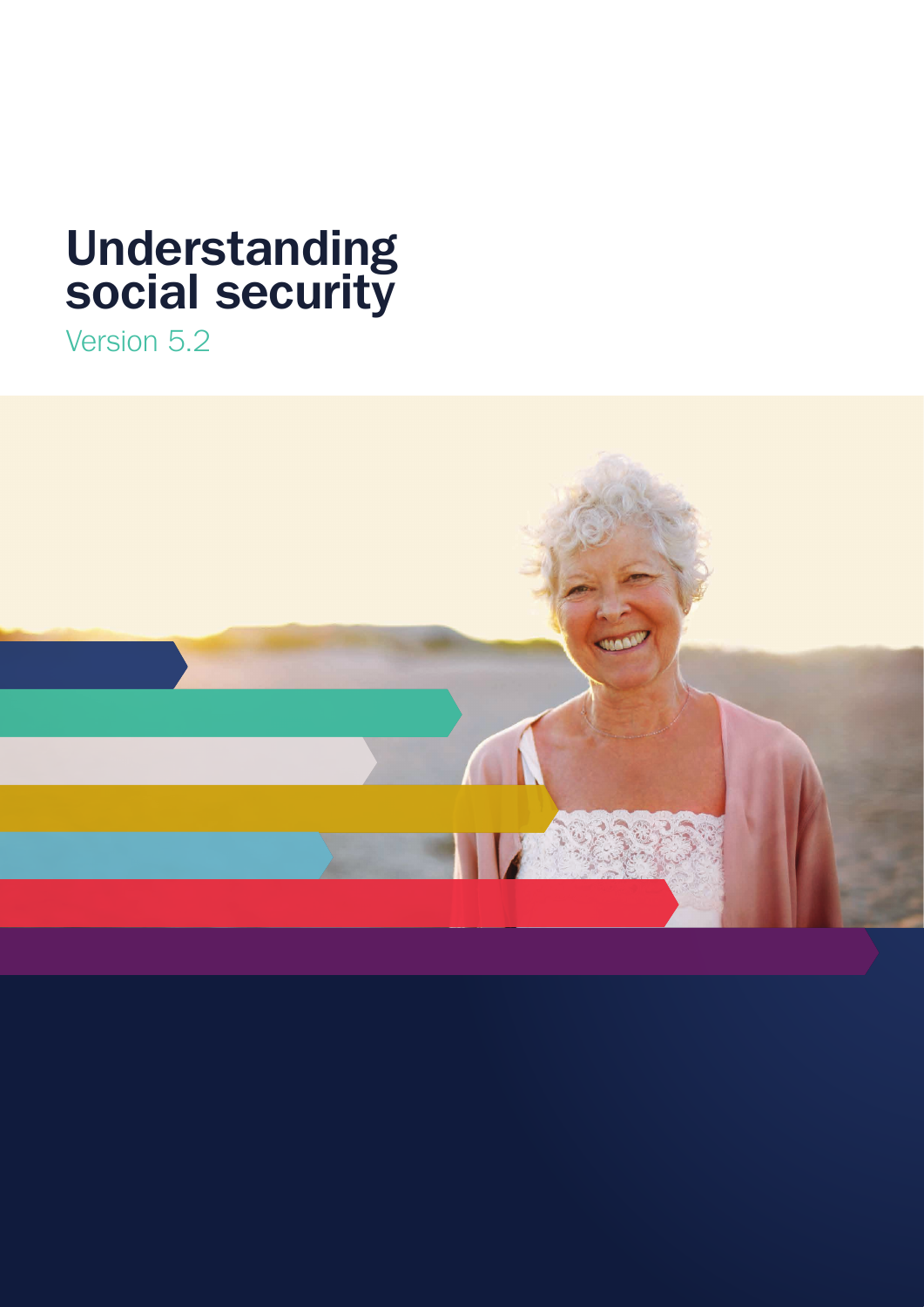This document provides some additional information about the **Understanding social security** discussed in the SOA so that you can understand the benefits of the strategies recommended to you, and the associated costs and risks.

*This document has been published by GWM Adviser Services Limited AFSL 230692, registered address 105-153 Miller St North Sydney NSW 2060,*  ABN 96 002 071 749 for use in conjunction with Statements of Advice *prepared by its authorised representatives and the representatives or authorised*  representatives of National Australia Bank Limited, Godfrey Pembroke Limited, Apogee Financial Planning Limited, Meritum Financial Planning, JBWere *Limited and Australian Financial Services Licensees with whom it has a commercial services agreement.*

*This document contains general*  information about the benefits, costs and risks associated with certain product *classes and strategies. It is designed*  for use in conjunction with a Statement of Advice that takes into account the circumstances and objectives of an individual. Before making a commitment to purchase or sell a financial product, *you should ensure that you have obtained*  an individual Statement of Advice.

*As legislation may change, you should ensure you have the most recent version*  of this document.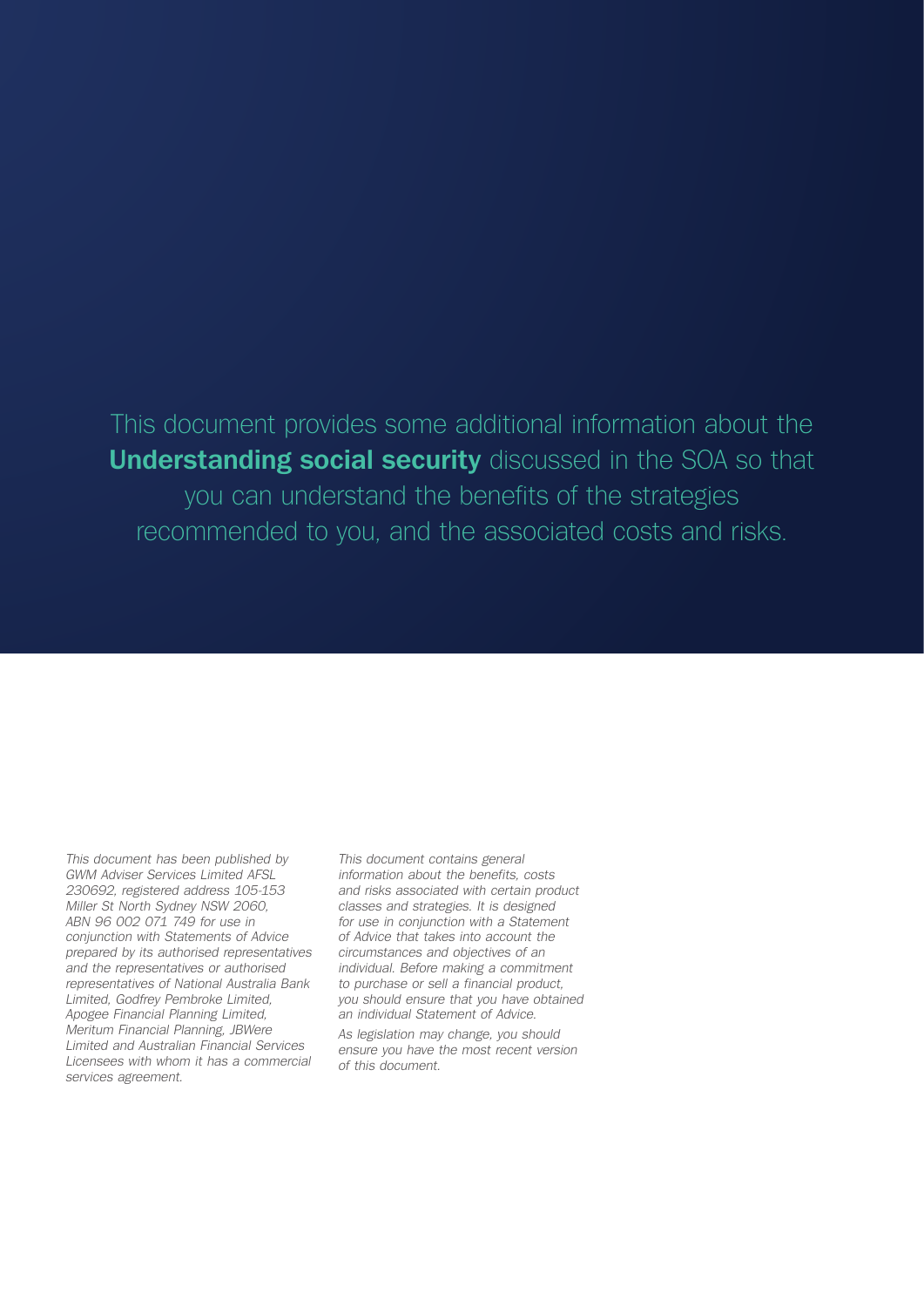# **HOW TO READ THIS DOCUMENT**

Managing your finances to meet your day to day requirements as well as your long-term goals can be a complex task. There are all sorts of issues you need to consider such as taxation, legislation, protecting your wealth and assets, associated costs and the inherent risks of investment. When undertaking a financial plan it is important you understand how these issues will impact you and what you should expect over time.

Your financial adviser will provide you with a Statement of Advice (SOA) which sets out the details of the advice and how it will meet your goals and objectives.

This document provides some additional information to help you understand the financial planning concepts discussed in the SOA inrelation to **social security**.

It is very important you read this document to help you understand the benefits of the strategies recommended to you and the associated costs and risks.

Please contact your adviser if you do not understand anything, or need further information or clarification.

# Social security

The Australian Government offers a range of social security services and payments to support those in need and assist people to become self-sufficient.

Benefits are provided through various means, such as pensions, allowances, concessions and aged care services and concessions.

## Pensions and allowances

### General eligibility

The following is a list of some common types of Department of Human Services pensions and allowances:

- Age Pension
- Family Tax Benefit
- Disability Support Pension
- Newstart Allowance
- Carer Payment
- Carer Allowance

The following is a list of some common types of Department of Veterans' Affairs (DVA) pensions and allowances:

- Disability Pension
- Service Pension
- War Widow Pension

To apply for Centrelink or DVA benefits, basic conditions of eligibility (such as age, health, employment status) and residency requirements must be met.

In some circumstances, an income and assets test is also applied to determine eligibility. In this case, the lower payment benefit resulting from the two tests will determine the actual benefit received.

# Assets test

Different assets may be treated in different ways by Centrelink and DVA. Some assets may be fully or partially exempt. For example, any amounts held within an accumulation superannuation fund are excluded from assets and income tests until the owner reaches Age Pension age. This means those under Age Pension age may be able to increase the level of their benefits by contributing to super (however you will need to meet the super access rules to be able to get access to these funds once contributed).

In some cases, assets you no longer have could even be counted if they were sold or given away for less than their market value.

## How is the assets test applied?

A minimum and maximum assets test threshold is applied to most pension payments. For pensions, assessable assets below the lower threshold entitles you to the maximum payment under the assets test. The maximum payment is reduced progressively for assets exceeding the lower limit.

For allowances, no payment is payable under the assets test if your assets exceed the lower threshold limit.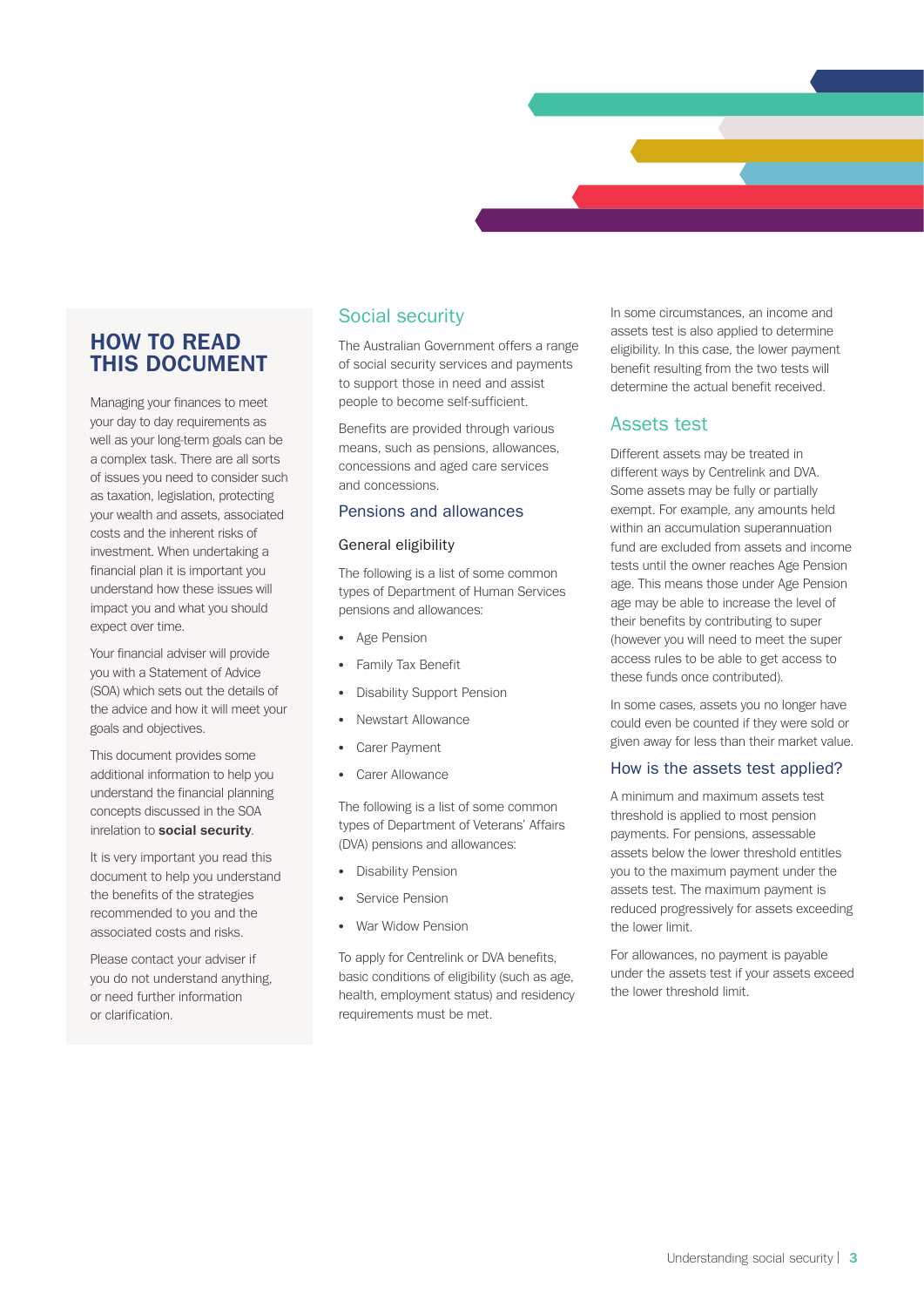## Income test

Income may be treated in different ways by Centrelink and DVA depending on its source. Financial investments are deemed by Centrelink and DVA to earn a specified rate of income, whereas income from real estate, employment, and certain income streams are assessed differently.

## Deeming provisions

Deeming provisions are in place to simplify income test assessments of returns from financial investments.

Deeming provisions were also put in place to encourage people to maximise income from other sources without penalising them by reducing their Centrelink or DVA entitlements.

Under current deeming rules, almost all financial investments are deemed to be receiving a certain level of return, regardless of the actual return received.

Deeming rates are reviewed from time to time to reflect rises and falls in market interest rates.

Financial assets include:

- bank, building society and credit union accounts
- term deposits and debentures
- friendly society bonds
- managed investments
- listed shares and securities
- shares in unlisted public companies
- certain income streams (see below)
- superannuation fund investments held by people over Age Pension age
- loans, including those to family trusts and companies, and
- gifts, if you have given money or other assets of greater than the allowable limit.

Since 1 January 2015, the income assessed by social security from an account based pension is determined under the deeming rules. As a result, the 'income' for social security purposes may be more or less than the actual income payments received.

Some people will not have their account based pensions assessed under the deeming provisions. This includes anyone who was:

- in receipt of an income support payment, such as Newstart, Disability Support Pension or Age Pension immediately prior to 1 January 2015 and continuously received an income support payment since that day, and;
- has been in continuous receipt of an account based pension that commenced prior to that day.

In this case, the account based pension commenced prior to 1 January 2015 will retain the income test assessment applied prior to 1 January 2015. That is, 'grandfathering rules' will apply.

There are circumstances under which you could lose the grandfathering treatment. This would occur in a situation where you lose eligibility to your income support payment for a period, or if a grandfathered pension is ceased and a new pension is commenced. This includes:

- a switch in products or providers
- adding funds to an existing account based pension, or
- consolidating a range of super and pension accounts.

It is important before you make any changes to a grandfathered pension, you seek advice from you financial adviser to understand any impact on your social security entitlements.

To understand the treatment of account based pensions prior to 1 January 2015, please contact your financial adviser.

#### How is the income test applied?

The deemed income is added to any income you have from other sources such as income from employment or rental income from property. Your total income is then used to work out how much pension, benefit or allowance can be paid to you under the income test.

A minimum and maximum income test threshold is applied to most pension and allowance payments. Assessable income below the lower threshold entitles you to the maximum payment under the income test. The maximum payment is reduced progressively for every dollar exceeding the lower limit for pensions.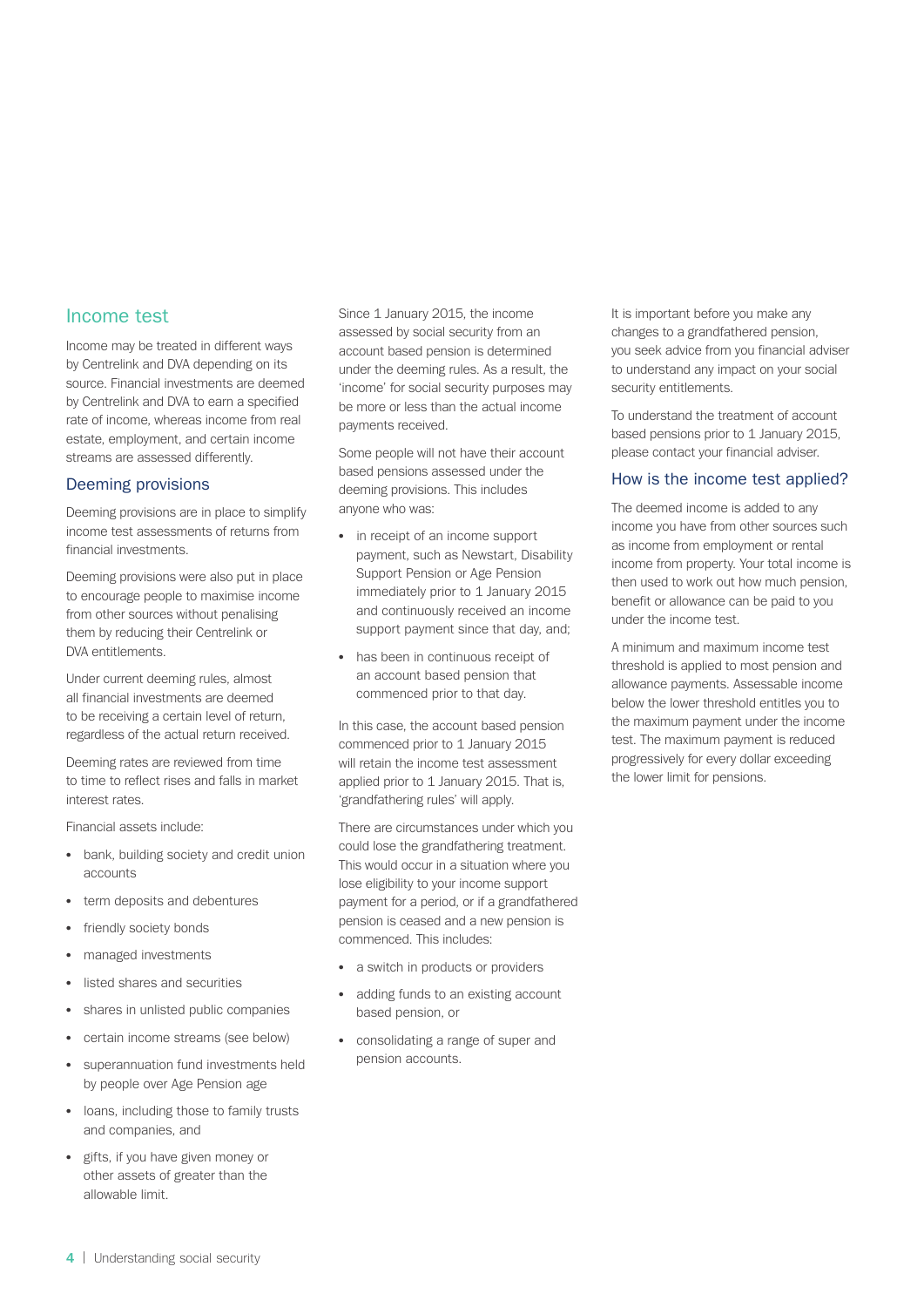# Concession cards and other benefits

Some common types of social security concessional cards and other benefits include:

## Health Care Card

The Health Care Card is issued to all allowance recipients and a low income health care card is available for people who have low incomes. This card provides access to cheaper medicines under the Pharmaceutical Benefits Scheme (PBS). Holders of this card may also receive discounts on public transport.

## Pensioner Concession Card

The Pensioner Concession Card is issued to all pensioners or part pensioners and some other social security recipients who receive at least the minimum rate of payment per fortnight. In addition to the benefits provided by the Health Care Card, the Pensioner Concession Card may allow access to other discounts such as reductions on motor vehicle registration and drivers' licences, council rates and several other state based discounts. The actual discounts available will depend on your local or state government.

## Commonwealth Seniors Health Card

The Commonwealth Seniors Health Card provides access to cheaper medicines under the PBS and other discounts such as free ambulance transport in some states. To qualify for this card you must have reached Age pension or Service pension age and must not be entitled to or have chosen not to claim an entitlement to social security benefits (ie age pension). There is no assets test limit to get this card but there is an income test limit.

# Rent Assistance

Rent Assistance is provided to those that pay rent or similar payments to private landlords for accommodation. Rent assistance is paid as an addition to a pension, allowance, or Family Tax Benefit.

# Aged care services

The Australian Government aims to ensure affordable, accessible and quality aged care is available to all older Australians when required.

## Aged care facilities

Where it is no longer possible to stay at home due to ageing, illness or disability, the Australian Government funds places in aged care facilities offering quality care and services.

To be eligible for Government subsidised aged care facilities or services, an assessment must be undertaken by the Aged Care Assessment Team (ACAT).

Some common types of aged care services include:

#### • **residential aged care**

Services provided in aged care facilities will differ depending on the individual person's needs. Some facilities provide assistance with meals, laundry and personal care. Other facilities will provide a higher level of care including nursing care, meals, laundry, cleaning and personal care.

#### • **extra services facilities**

Some residential aged care facilities provide a higher level of accommodation and care services than the standard facilities. Examples of extra services are higher standard of food and higher quality of accommodation, likened to hotel type services. The range of extra services offered in an extra service facility varies between providers.

An extra services fee is payable if entering an extra service facility. The amount must be specified on the contract a person signs before taking up residence. There are no government set limits on extra services fees.

#### • **home care**

Whenever possible, home care assists people to remain at home despite the effects of ageing. There are a number of programs available to assist older Australians who would qualify for home care. There are a range of services including:

- Personal care such as helping with day to day living activities (eg showering or bathing, mobility)
- Support services such as washing and ironing, house cleaning and transport for shopping or doctor appointments
- Clinical care such as nursing or other health services (eg physiotherapy).

These services aim to meet basic needs of older Australians to maintain their independence at home and in the community.